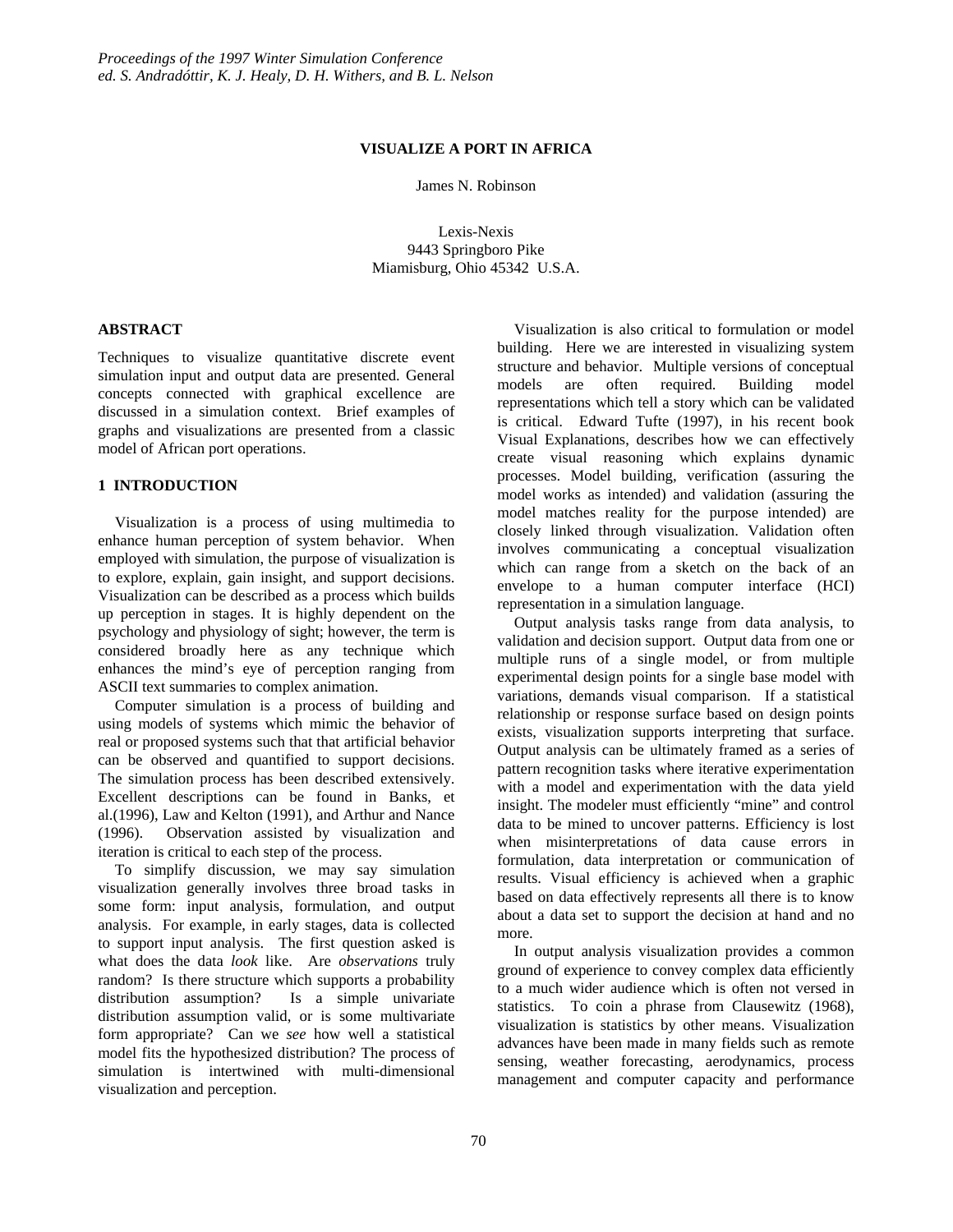analysis. It is clear that these advances can be applied generally in any simulation modeling exercise.

Edward Tufte (1983,1990,1997) has produced a series of texts both instructive and interesting for those pursuing the holy grail of efficient visualization. *Envisioning Information*, *The Visual Display of Quantitative Information* and his latest book, *Visual Explanations*, are worthy of lengthy consideration as they suggest a science of visualization. It is important to note that principles of good visualization must be experienced as well as discussed. Additional excellent guidance may be found in Chambers et. al. (1983), Cleveland and McGill (1988), Cleveland (1985), and Wildbur (1989). The human factors and human computer interface (HCI) literature also provides a wealth of insight into human information processing and perception which underlie good visualization. See, for example, Sanders and McCormack (1987).

Tufte (1983) provides the following set of concise visualization principles of excellence:

"Excellence in statistical graphics consists of complex ideas communicated with clarity, precision, and efficiency. Graphical displays should

- show the data

- induce the viewer to think about the substance rather than about methodology, graphic design, the technology of graphic production, or something else

- avoid distorting what the data has to say

- present many numbers in a small space

- make large data sets coherent

- encourage the eye to compare different pieces of data

- reveal the data at several levels of detail, from a broad overview to a fine structure

- serve a reasonably clear purpose: description, exploration, tabulation, or decoration

- be closely integrated with the statistical and verbal descriptions of a data set."

Tufte (1977) stresses the importance of viewing graphs as much in context as possible, allowing quantitative comparisons through labeling and scaling, facilitating the fundamental tasks of comparison. He prompts us to avoid "chart junk". This is perhaps one of the most important (of many) principles. Tufte (1997)describes a noted failure of particular graphic design: "The visual elements bounce and glow, as heavy lines activate the white space, producing visual noise." Visual noise saps processing capacity from the viewer and increases the inefficiency of a visualization.

Modelers should be constantly aware of the limitations of processing resources of the human brain-their own or a customer. A critical rule to follow is that of "smallest effective difference" in displaying chart objects. Tufte (1997) suggests we "make all visual distinctions as subtle

as possible, but clear and effective." Visual noise can be created by distracting lines, shapes and colors. In analysis and results presentation, it should not be the analysts intention to make bold statements of graphic impact (e.g. heavy and light lines mixed, extensively highlighted text, stridently different colors, boxes of this and that, etc.). "Good form is clear but not a spectacle." Tufte (1997). For a modeler, since there is the potential to produce vast amounts of data from a simulation, it is important to have the ability to focus on key dimensions of display without clutter such that the analyst or customer becomes overwhelmed or confused.

Facilitating the ability to scan, compare and perceive repetition is a common thread in Tufte's work. Human learning thrives on repetition and emphasis. "Parallelism connects visual elements. Connections are built among images by position, orientation, overlay, synchronization and similarities in content. Parallelism grows from a common viewpoint that relates like to like." Tufte (1997). An extremely powerful technique applicable to many simulation analyses is the employment of "small multiples", producing visually distinct elements in a visualization. "Small multiples resemble the frames in a movie: a series of graphics showing the same combination of variables indexed by changes in another variable." Tufte, 1983. Small multiples and other related techniques allow the viewer to scan, and control the pace of interpretation. Efficient visualization thrives on clarity combined with pace of review and scan activity.

# **2 A VISUALIZATION EXAMPLE**

A basic model of an African port described by Schriber, (1974) and implemented as an example in the AWESIM! simulation language in Pritsker et. al. (1997), can be used as a starting point to illustrate concepts and techniques. The model is based on a crude oil transshipment port with 3 berths and one tug servicing the port. An existing population of tankers uses the port. These tankers come in 3 sizes, and have a common interarrival rate but different loading times while they occupy a berth. The tug is a resource used to berth and deberth. Storms arrive randomly causing the tug operation to be shut down. A shipper is interested in adding to the load at the port by taking on a contract which will require an additional 5 tankers, all of the same type, which will cycle to and from the United Kingdom. The problem addressed by the model is how will this additional load impact the residence time in port. The AWESIM! language permits an icon based network model of this system, which may be seen in Pritsker. Techniques which could be used in input and output data analysis will be discussed.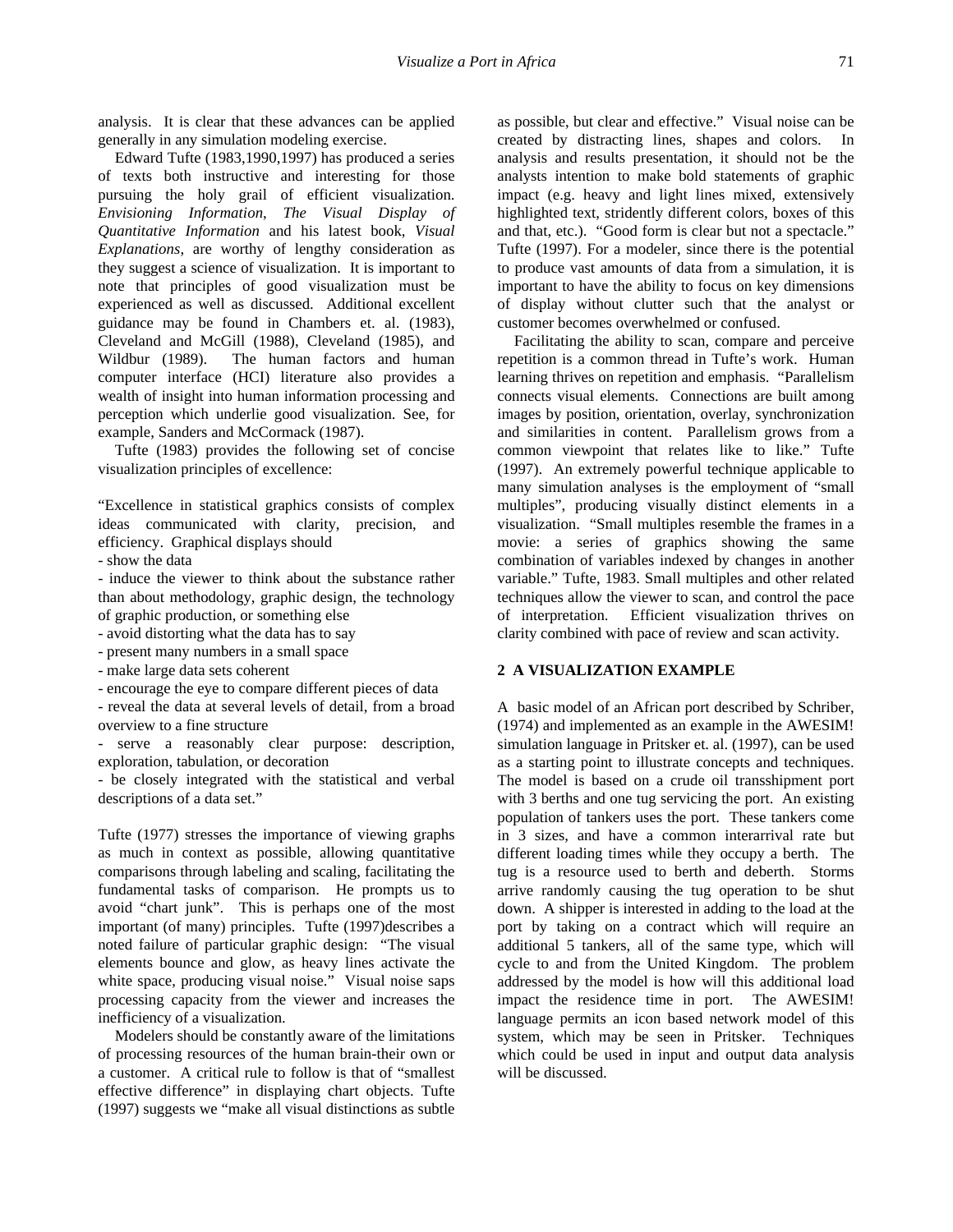#### **2.1 Input Visualization - Plot the Data**

The main input analysis task for the Africa port would be determining the probability density function for current ship interarrival times. Wandering over to the virtual shipping office (only mad dogs and modelers go out in the noonday sun!), the logs showing historical arrival times for the current population of tankers are examined and analyzed by computer. Considering manual analysis would be uncivilized! The laptop of today and the future can be outfitted with an impressive array of visualization support tools. We take the attitude that while on such a safari you can never use too much gun! Consider the likes of general statistical visualization packages such as Statistica™, Statgraphics™, SAS™ or SPSS™ supplemented by a general purpose spreadsheet package(s) like Microsoft Excel™, Lotus 1-2-3™, or Quattro Pro™ which have extensive graphic support. With the addition of macro programming, these tools become extremely powerful.

Scatter plots are extremely helpful in feeling out input data. One of the first tasks where observations occur sequentially is to simply plot the data against time to get a sense of variability and autocorrelation. Sorting and plotting largest to smallest to get a sense for regularity may also be valuable, as is plotting the percent of accumulated observations versus time. Where more than one variable is observed and associated to another, it may be beneficial to look for correlation, and the existence of relationship(s) between members of a group. For example, one might wonder if there is a relationship between arrival rates of pairs of one tanker type and another. It is important to note that spurious visual artifacts may mislead the analyst; however, carefully taking stock of potential relationships paves the way for statistical testing if warranted.

The density of the probability of occurrence of values of a random variable over a range can be represented by a probability density function if the variable is continuous, or a probability mass function if discrete (piling up probability only at specific points). A host of mathematical models have been employed to represent the probability distributions for various types of data under the assumption that these mathematical models are valid patterns which can effectively characterize real world data. One of the first pattern matching tasks a simulation modeler faces is which model to choose. Sometimes it is necessary to form a more general empirical model of the data which does not conform to an existing standard pattern; thus one choice in the selection from standard patterns is no choice.

One of the most powerful techniques for visualizing this pattern is the humble histogram. This is composed by partitioning the range of observed values into sub ranges or bins for continuous data (or exact points for

discrete data) and plotting the frequency of observations or the fraction of observations falling in each bin. While a variety of rules exist for choosing the number of bins, it is recommended to try a range of bin sizes with the goal of building a smooth distribution analog, Law and Kelton (1991). By convention, this data is typically represented as a bar or column chart. When contiguous end points of the sub-ranges are made the edges of the bars, the eye perceives a pattern which can be compared to the patterns of potential mathematical models such as normal, exponential, lognormal, poisson, or other density functions. Excellent presentations of various basic univariate patterns can be found in statistical texts. See, for example, Law and Kelton (1991).

A histogram from the shipping office data for all current arrivals is presented in Figure 1. It can be seen that the fit clearly does not look as if distributed exponentially as shown with the overlay. It is important to note that larger sample sizes facilitate both the visual strength of the pattern and the ability to detect multimodal patterns and irregularities in a proposed model. Experimenting with the bin size with a visualization tool is recommended



Figure 1: Histogram of Existing Ship Population Interarrival Time Distribution.

A visual goodness of fit test can be performed by constructing a so called P-P or Q-Q plot for candidate distributions for the observed data. These plots are based on the existence of an empirical cumulative distribution function for the data where the data are sorted and indexed from i=1 to n from smallest to largest,  $F^*_{n}(X_{(i)}) = (i-0.5)/n$ . The P-P plot is formed by plotting a hypothesized, or "model" cumulative distribution value  $F^*(X_{(i)})$  vs  $F^*(X_{(i)})$ . Alternatively, the Q-Q plot is formed by plotting sorted observed values versa values from the hypothesized distribution at observed quantiles where the quantiles are defined as *qi*  $=$   $(i-0.5)/n$ , *i.e.*  $x(i)$  (the observed data) vs. a value a from the hypothesized distribution at that quantile, the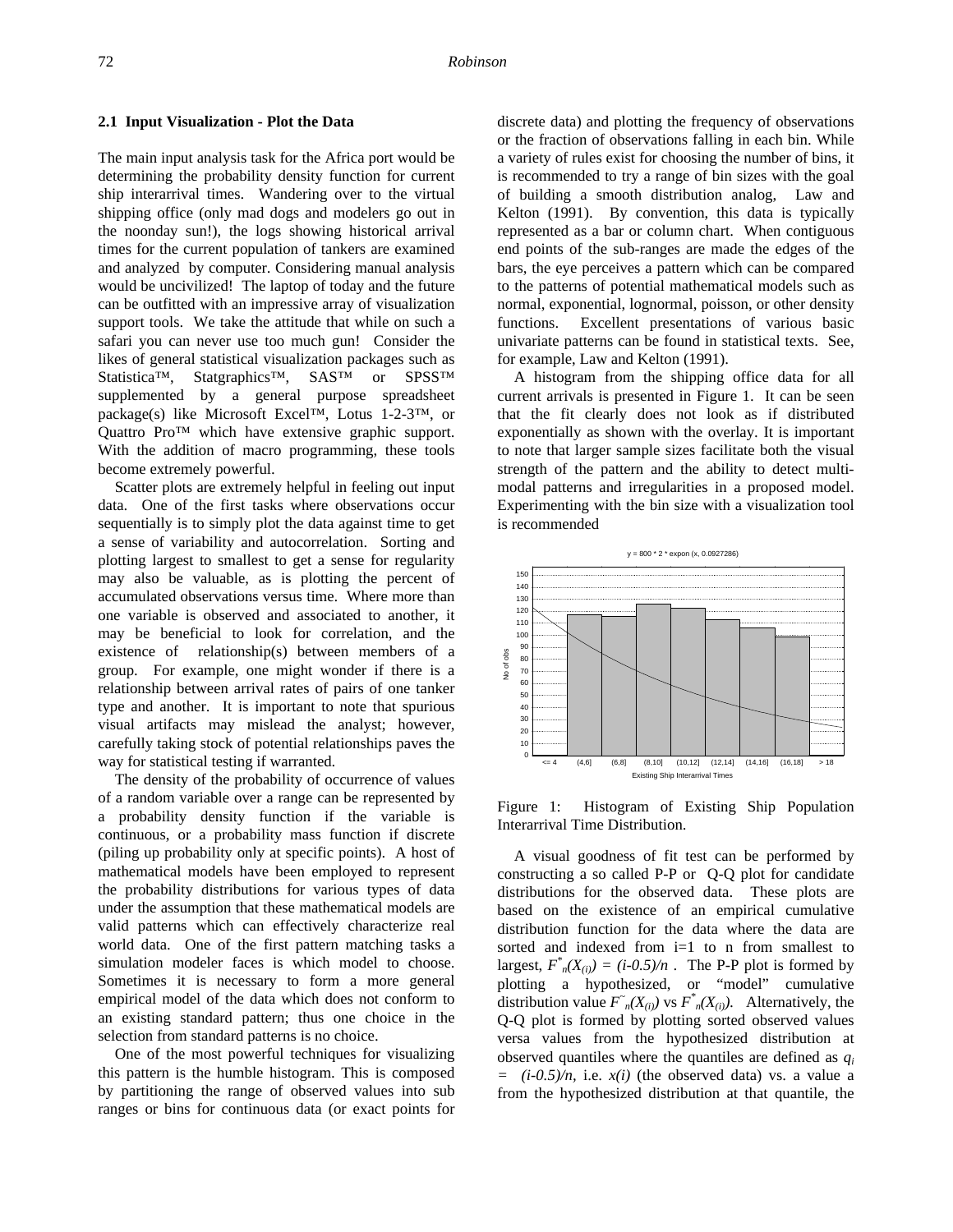values  $\tilde{x}(i) = F^1_{n}(q_{(i)})$ . Excellent descriptions of these techniques are found in Law and Kelton (1991). A poor pattern match is indicated by a nonlinear relation evident in a P-P plot as shown in Figure 2 where an exponential distribution is tested. Residual plots or mean square error calculations can be compared based on calculating simple linear regressions for alternative plots.



Figure 2: P-P Plot for the (Uniform) Interarrival Time Distribution of Existing Ships Based on a Erroneous Hypothesized Exponential Distribution.

Various other tools are available to build input distributions which do not depend on classic parametric models. This category of tools one might call empirical distribution builders. Such tools also allow the user to visually interact in the input model building process. This type of support can be found in Riskview  $Pro^{TM}$ . See also Wagner and Wilson (1996).

When data is sorted by time of occurrence, it is possible to consider the sequence of observations as a realization of a time series. Under the assumption that the process underlying the data is weakly stationary, i.e. a stochastic dependence relying only on relative position in the sequence, it is possible to see temporal structure using the sample autocorrelation function (SACF) where the autocorrelation function (ACF) is defined as  $\rho_k = \gamma_k / k$  $γ<sub>0</sub>$  where γ<sub>k</sub> and γ<sub>0</sub> are the autocovariances at lag k and zero respectively where k ranges from 0 to n, the sample size. An approximate two standard deviation confidence interval for the sample ACF at lag k is plus or minus  $2n^{1/2}$ . See Abraham and Ledolter (1983). The SACF is commonly represented graphically with bars. It is particularly helpful in discerning periodic or seasonal fluctuations in an input or output process. The SACF is now widely available in a variety of statistical software, or can be computed and plotted directly in a spreadsheet. The SACF for the sequence of interdeparture times for the existing ship population is shown in Figure 3. In this example using Statistica ™ software, it is seen that there apparently is autocorrelation in the interarrival series

which cannot be explained by random variation (all autocorrelations fall outside confidence intervals defined by white noise variation).



Figure 3: An example SACF graph indicating statistically significant autocorrelation patterns in the arrival series suggesting a simple Uniform probability density function model would not be appropriate..

#### **2.2 Output Data Visualization**

Visualization of simulation model output data is used to represent model results in a way that is understandable to analyst and customer. Each has separate needs. The analyst requires speed and strong exploration support. The customer requires clear, understandable, interpretive graphics. These needs may not always overlap well. An analyst, well versed in model design and behavior, can dispense with niceties of display in the output exploration phase for personal use, but cannot do so when communicating results. In the communications phase, all the attributes of excellence previously addressed must be evident. The focus here is on techniques for the visual exploration of output data. Techniques discussed under input data are relevant here. Histograms and scatter plots are the essentials of output analysis. Scatter plots can be used to display clustering and linear relations in two, three, or more dimensions. Variations on simple scatter plots are widely available for the display of multivariate data. Suggestions include engineering plots (multiple 2 dimensional plots organized in columns and rows by variable), and 3 dimensional representations which can include dynamic interaction in various software packages. See Chambers et al. (1983) and Cleveland and McGill (1988) for excellent examples and principles. The SACF can be used to highlight autocorrelation and subjectively validate model results. See Sargent (1996). The SACF can also be represented in higher dimensions through cross correlations at time lags similar to the SACF. This is particularly true when spatial attributes can be mapped to output variables and the concepts of small multiples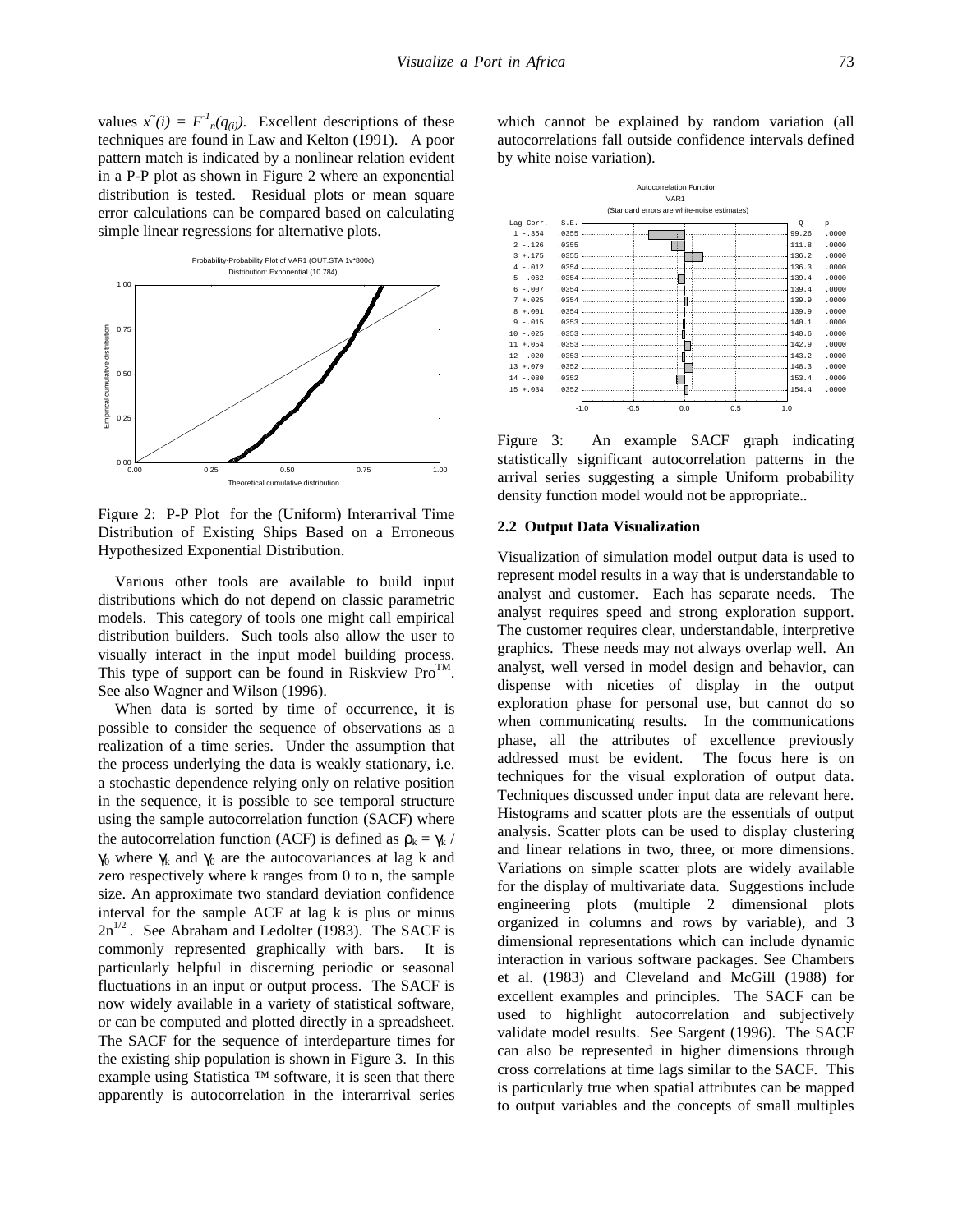are employed. P-P and Q-Q plots can help in characterizing output, and the principles behind their use can be used to compare different model or run output. Output visualizations serve to characterize risk variability and stability as well as periodic ("seasonal") temporal behavior. With increased speed of input/output, computation, and increased storage capacity, possibilities for visualizing stored output data have expanded greatly.

It is believed there are three levels of output visualization, each requiring greater time, effort and cost for the modeler. Basic off the shelf exploratory visual exploratory data analysis (VEDA) techniques, either in the simulation graphical user interface (GUI) itself, or in the supporting software, represent the first level. The second level is represented by modest custom design and programming using visualization tools. This level, in most cases, would be used more for communication. The idea is that levels one and two are within reach of sophisticated computer literate analysts. The third level includes custom designed data visualizations which are generally characterized by moderately high effort, art and cost. The third level includes techniques such as custom 3D and virtual reality displays as well as simulation animation. This level is used almost exclusively for communication in the areas of decision support, validation and training. In the third level, the value of the visualization is justifiable in its own right. Animation techniques arguably cross levels two and three, but generally require a specific decision on incurring additional cost of production; therefore, are placed in the third level.

In output data visualization, one of the most important goals should be to show comparisons and relative risks in a simple display, as well as show attributes of stabilization and variability over time. Box plots attributed to Tukey (1977), represent an excellent technique for representing multivariate simulation output data. These plots have evolved into many forms. Generally, the box plot depicts the upper and lower quartiles as the top and bottom of a rectangle, and the median is shown as a horizontal line through the rectangle (when the boxes are aligned vertically). Lines extend above and below the box to terminate in "adjacent values" defined as the largest observation greater than or equal to 1.5 times the interquartile range,  $Q(.75)-Q(.25)$ , and the smallest value less than or equal to 1.5 times the interquartile range. See Chambers et al (1983). Values outside the adjacent values are plotted separately. Multiple box plots can be shown on one plot to compare the distributions of different variables, or the same variable in different time or other dimensional blocks called "strip" box plots. See Chambers et al. (1983). Ideas for maximizing the information value of reduced box plots through minimizing chart ink have

been presented by Tufte (1983). Box plots are readily available in statistical packages. It is interesting that the same general result can be achieved by adapting so called "high-low-close" (HLC) and "high-low-openclose" (HLOC) charts found in a spreadsheet package. For example, "high" and "low" can be set at simple maximum and minimum and "open" and "close" can be set to  $Q(.25)$  and  $Q(.75)$ . For example, the times in port for each of the three current tanker types and the additional tanker type are shown as a before and after plot using the Statistica™ software in Figure 4. Times in port without the additional ships ("NO") are depicted on the left while times for four ship types ("YES") are shown on the right. As in this example, box plots are very good at comparing different experimental design points. In this case we can readily visualize increased magnitude and variability of port time by making a quick scan facilitated by the graph. Additionally, strip box plots can be employed to show the distribution across runs or within one long simulation run of a particular simulation to indicate when steady state is achieved. See Welch (1983).



Figure 4: Comparative Box Plots For Ship Time In Port For Runs With and Without New Ships in the System.

Output data for both line and scatter plots can often be manipulated to better represent output process dynamics in a way that is more visually appealing than simply showing the value of state variables at points where the state changes. For example, we might view  $Q(t)$ , the number in a queue at time t, only at points where the state changes. This results in a line graph with numerous vertical and horizontal segments which can be visually tiring and distracting. An alternative might be to capture smoothed data when the model is running by using a moving average or a standard forecasting technique such as exponential smoothing. Such smoothing may be extremely helpful in visualizing complex dynamics and variability. For example, we might use a smoothed value such as  $S_{i+1} = \alpha x_{i+1} + (1-\alpha)S_i$  to represent a smoothed series within the simulation where the subscript represents a sequence number for an event change point.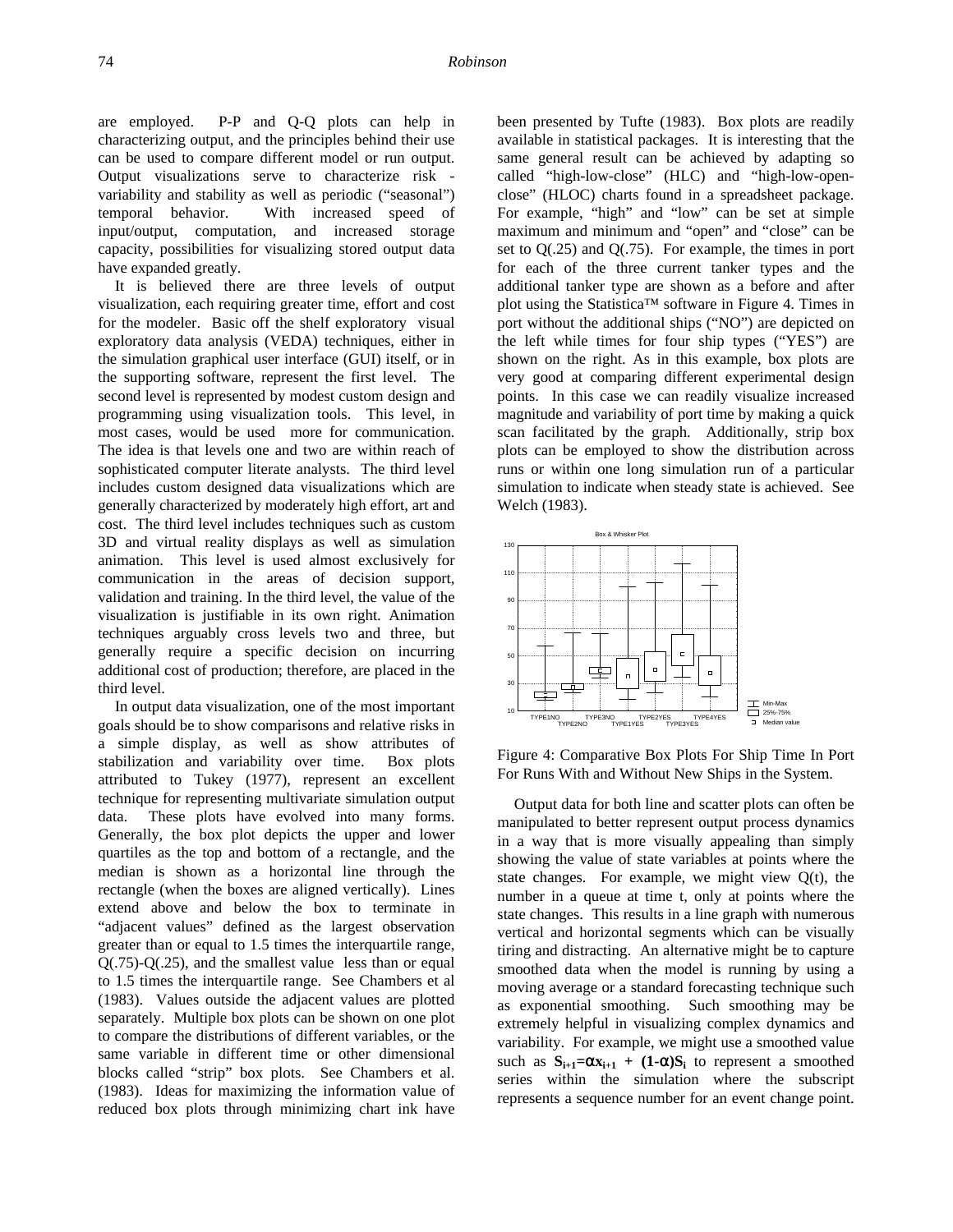This series can be sampled at discrete equally spaced times. This is a simple technique which allows computationally efficient smoothing of observations on many variables. While such processing creates a lagged approximation of the true process, it is intuitively appealing and understandable. The  $\alpha$  value is typically set to a small value between 0.0 and 1.0, normally between .1 and .3. Larger values of  $\alpha$  cause the smoothed series to "track" more the latest data more tightly. Smoothing methods allow the eye to scan and interpret large scale dynamics more readily. Such series can be averaged or smoothed across realizations produced by multiple runs. An unsmoothed vs. smoothed example for the time in port all waiting ships is shown in Figure 5.



Figure 5: Overlays of Exponentially Smoothed Time in Africa Port for Existing Ships (Top) and Existing Ships With New Ships Added (Bottom).

This example also depicts the design points before and after the additional ships are added. It is easy to sense the variability in these runs. In a way, smoothed data plots perform a lot of the visual summarization for the brain, decreasing workload, and making communication easier. It is believed that smoothing represents a corollary to the "smallest effective difference" principle espoused by Tufte, (1997). There is a caution here that the modeler must be aware that the techniques may hide important artifacts; therefore it is advisable to see the data both ways.

Visual exploratory data analysis (VEDA) of simulation output data analysis is often aided by awareness of human workload reduction techniques. There are many methodologies for displaying multivariate data, such as Chernhoff faces, stem and leaf plots, engineering plots, etc. See Chambers et al. (1983). In general, multivariate display of data is a difficult problem. When the modeler is familiar with a VEDA technique, it may prove valuable for analysis where there is great familiarity with the data and there is expected behavior to look for in the output. On the other hand, often the techniques do not work well in communication to others not familiar with data and technique. Use of any high dimensional display (3 or higher) takes particular care in educating the customer. Users are well advised to avoid too much "gee whiz!" factor inherent in these displays. For repetitive use, where the customer or decision maker accepts a specific technique, particularly where the technique is offered with data to the customer for manipulation, it is more valuable. Unfortunately many displays seem to overload the brain. The more structure, or clutter which must be interpreted in such a display (icons, text, multiple white space activating lines etc.), the harder it is to build a true intuitive visualization. In essence, the viewer's mind must work through the visual grammar of the display as well as the data itself.

One useful technique is to build up multiple images from time varying data from simulations. Here, familiarity with the organization and scaling of the data, and an inherent understanding of the overall format is critical to derive value. Alternatively, data represented or mapped to a grid can be displayed in multiple surface or contour plots. Although surface plots often are pleasing to look at, they are often difficult to interpret, particularly for subtle variations, and should be avoided for complex process display. In some instances, surface plot usability can be improved by smoothing techniques and combining them with other displays..

An image display, built using the  $IDL^{TM}$  language, for 100 runs of Africa Port output is shown in Figure 6 and a comparable shaded surface plot for the same data is shown in Figure 7. For the image representation, time is represented on the horizontal axis and run number for 100 runs is displayed on the vertical axis. From left to right, the first image shows 80 hour observations on a smoothed observation of ship time in port where new tankers are inserted into the system at the 8640 hour point. The image represents a gray scale picture composed of pixels representing time in port on a scale of 0 (black) to 200 (white) hours. Note the dramatic occurrence of high times (whiter grays) in system which occur for long periods after the new ships are inserted. In this sort of display it is not the absolute numerical value of the smoothed observations, but the patterns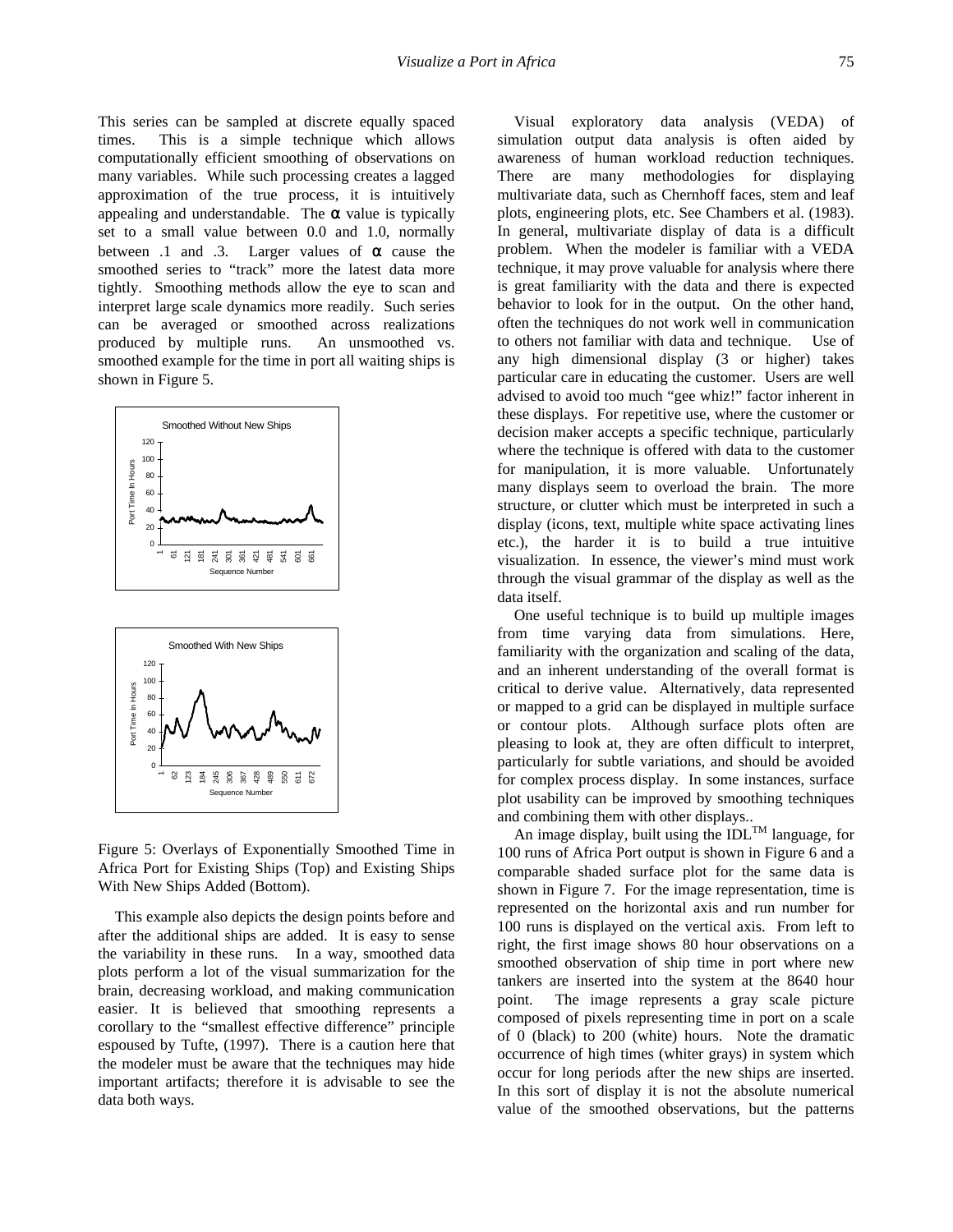which can be seen by scanning the images. This relatively simple technique can form the basis for exploring and comparing the output data space in search of intuition concerning behavior. Relationships between runs and types of data can be seen fairly well with practice, particularly when the interactive display of actual values is readily available. This type of technique has shown promise in depicting the stabilization point(s) for large steady state models as this example depicts. Additionally, mapping colors to data values can be used to highlight specific ranges. Almost any data can be displayed as such an image. Data may be composed of histogram data, SACFs, response surfaces etc. Additionally, coupling this presentation and various other plots or spatial maps can greatly enhance perception of the model behavior and data space which is facilitated by scanning small multiples. The ability to slice, fly through and otherwise interact with the model data is greatly enhanced. Such image generation might be classified as a level three technique by some analysts; however, simple contour plots often are readily available, and can be manipulated to achieve similar visual impact.



Figure 6: Image built from exponentially smoothed observations of all ship times in port. The image shows model results without new ships for 100 runs arranged top to bottom for 200 consecutive 80 hour observations arranged in horizontal sequence from left to right. Dramatic increase in striated brightness indicates insertion of new ships at 8640 hour point. Indistinct edge shows stabilization after insertion of new ships.



Figure 7: Shaded surface plot of data shown in Figure 6. X axis is sample number, Y axis is run number and Z axis is smoothed time in port.

Other level three techniques include enhanced graphic designs, virtual reality displays, and animation. While this capability is within the reach of many modelers, it may not be cost effective to pursue. Virtual reality displays are displays of output data where the viewer can interact with 3D constructs based on data value. These techniques have analysis value; however, the usability of the methods is very similar to any high dimensional display mentioned previously. They can be difficult to interpret, and often require both a strong computer and display system, not to mention a strong stomach. This area is very rapidly evolving and is perhaps the brightest star on the horizon. The greatest drawback to their widespread use today is cost and usability.

One cannot leave a discussion of visualization without mentioning animation. Principles for effective animation have been proposed by Swider et al. (1994). These principles are very much aligned with overall graphics principles. Admonitions are to manage both the animation and the users training and approach to the tasks at hand for which the animation is designed and to "avoid overloading the user with too much visual information." Additionally, the interaction of color, contrast, movement, scale, time passage and complexity are often hurdles to effective use.

## **3 SUMMARY AND CONCLUSION**

Effective visualization in building and analyzing simulation models can be viewed at a level of importance which increasingly matches the importance of a sound knowledge of statistics and probability in modeling simulation input and output. This brief tutorial represents a small introduction to the general topic. Of note is that many of the sources represented in the biography are both entertaining and informative. There is an inherent pleasure in viewing "excellent" graphics. It is hoped that